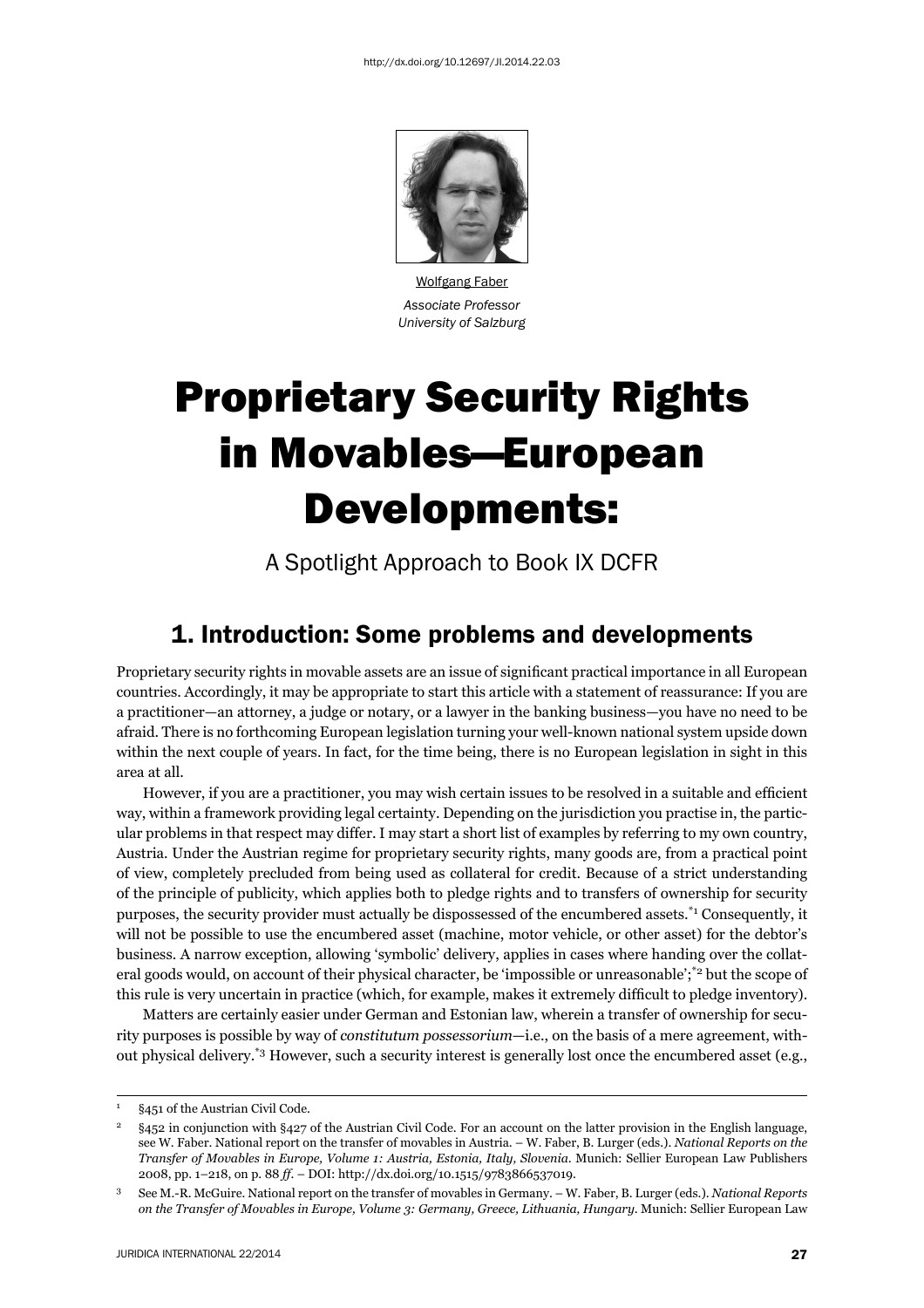a truck) crosses national borders. In fact, the differences between the legal regimes concerning proprietary security rights adopted in the various European countries cause a lot of practical problems, and, on account of the mandatory *lex rei sitae* rule in private international law, these problems can hardly be overcome by contractual regulation.

If you are advising a large firm producing raw materials or goods that are sold under retention of title, you may want your client's security interest to be 'durable'—i.e., to persist upon resale of these goods by your client's customer, or when the material is used in a further production process by the buyer. Both will be impossible in, for instance, the Netherlands.\*4

If you are a judge in Estonia or Germany, you may—perhaps—feel somewhat uncomfortable when ruling (in accordance with the prevailing opinion) that a transfer of ownership for security purposes is valid without delivery<sup>\*5</sup> whereas the creation of a pledge, which is functionally equivalent, would not.<sup>\*6</sup> Or you may wish to find clear guidance in the law on how to integrate 'new' or 'modern' forms of proprietary security, such as financial leasing or sale and lease-back transactions, into the legal framework in an adequate way.

I have not spoken of academics so far, nor did I speak of the people preparing legislative drafts for the Ministry of Justice. You may want your legal system to be both adequate and dogmatically consistent. And you may long for some inspiration.

At this point, I should draw your attention to a set of model rules published as Book IX of the Draft Common Frame of Reference (DCFR) in 2009.<sup>\*7</sup> This set of rules is influenced mainly by the 'functional' approach and the 'notice filing' concept adopted in Article 9 of the American Uniform Commercial Code (UCC). However, the working group responsible for Book IX DCFR, headed by Professor Ulrich Drobnig, managed to 'Europeanise' the American archetype in several instances and to present the rules in a much clearer and more stringent way than in Article 9 UCC. This set of rules, although originating from a private academic initiative, could actually operate as a motor for future law-reform projects in Europe in a medium-term or long-term perspective. Such reform could be implemented as an EU regulation (either replacing or—perhaps more likely—amending the existing national systems, as in the case of an optional instrument). Alternatively, if there is not sufficient political will at the pan-European level, individual states

Publishers 2011, pp. 1–192, on p. 101 *ff.* – DOI: http://dx.doi.org/10.1515/9783866539006; K. Kullerkupp. *Vallasomandi üleandmine. Õigusdogmaatiline raamistik ja kujundusvõimalused* ['Transfer of Movable Property: Dogmatic Legal Framework and Scope of Contractual Arrangements']. Tartu, Estonia: Tartu Ülikooli Kirjastus 2013, p. 259 *f* (in Estonian), p. 356 *f* (English summary). From a *de lege ferenda* perspective, abolishing the transfer of ownership for security purposes and *constitutum possessorium* as a mode of transfer has been suggested by V. Kõve. *Varaliste tehingute süsteem Eestis* ['The Estonian System of Property Transactions']. Tartu, Estonia: Tartu Ülikooli Kirjastus 2009, pp. 242, 354 (in Estonian), p. 388 (German summary). However, also this author accepts that transferring ownership for security purposes by way of *constitutum possessorium* is possible under the law currently in force in Estonia.

Under Dutch law, contractual stipulations to 'extend' the security right established by retention of title in the case of resale—which is possible under, for example, German or Austrian law through assignment of the reselling buyer's claim for the purchase price to its seller (so-called *verlängerter Eigentumsvorbehalt*)—are prevented by the mandatory provision of Article 3:84(3) of the Dutch Civil Code. This rule provides that security agreements shall not serve as a basis (*causa*) for transfers, including assignments of claims. Regarding the situation of new goods being produced from the goods sold under retention of title, Article 5:16 of the Dutch Civil Code in its paragraphs (2) and (3) (which are also mandatory) provide that the producer acquires sole ownership of the product, which causes retention of title to be an unsuitable security device in selling of raw materials or semi-furnished products. See, for example, A. Salomons. National report on the transfer of movables in The Netherlands. – W. Faber, B. Lurger (eds.). *National Reports on the Transfer of Movables in Europe, Volume 6: The Netherlands, Switzerland, Czech Republic, Slovakia, Malta, Latvia*. Munich: Sellier European Law Publishers 2011, pp. 1–157, on pp. 67, 102 *ff.*, 131 *ff*. – DOI: http://dx.doi.org/10.1515/9783866539235.

<sup>5 §92(1)</sup> in conjunction with §94 of the Estonian Law of Property Act ('LPropA'); §929 in conjunction with §930 of the German Civil Code, addressing the transfer by *constitutum possessorium*.

<sup>6 §281</sup> and §282 of the LPropA; §1205 of the German Civil Code.

<sup>7</sup> Published in C. von Bar, E. Clive (eds.). *Principles, Defi nitions and Model Rules of European Private Law: Draft Common Frame of Reference (DCFR) Full Edition* (in six volumes). Munich: Sellier European Law Publishers 2009. On Book IX of the DCFR in particular, see, for instance, R. Macdonald. Transnational secured transactions reform: Book IX of the Draft Common Frame of Reference in perspective. – *Zeitschrift für Europäisches Privatrecht* ('ZEuP'). 2009, pp. 745–782; M. Brinkmann. *Kreditsicherheiten an beweglichen Sachen und Forderungen: Eine materiell-, insolvenz- und kollisionsrechtliche Studie des Rechts der Mobiliarsicherheiten vor dem Hintergrund internationaler und europäischer Entwicklungen*. Tübingen, Germany: Mohr Siebeck 2011, p. 435 *ff.* (in German); W. Faber. Das Mobiliarsicherungsrecht des DCFR: Perspektiven für eine Reform in Österreich bzw in Europa? – *Juristische Blätter* ('JBl') 2012, pp. 341–358 (part 1), 424–432 (part 2) (in German), with further references. Regarding older draft versions, see also H. Beale. Secured transactions. – *Juridica International* 2008, pp. 96-103; A. Veneziano. A secured transactions' regime for Europe: Treatment of acquisition finance devices and creditors' enforcement rights. – *Juridica International* 2008, pp. 89–95.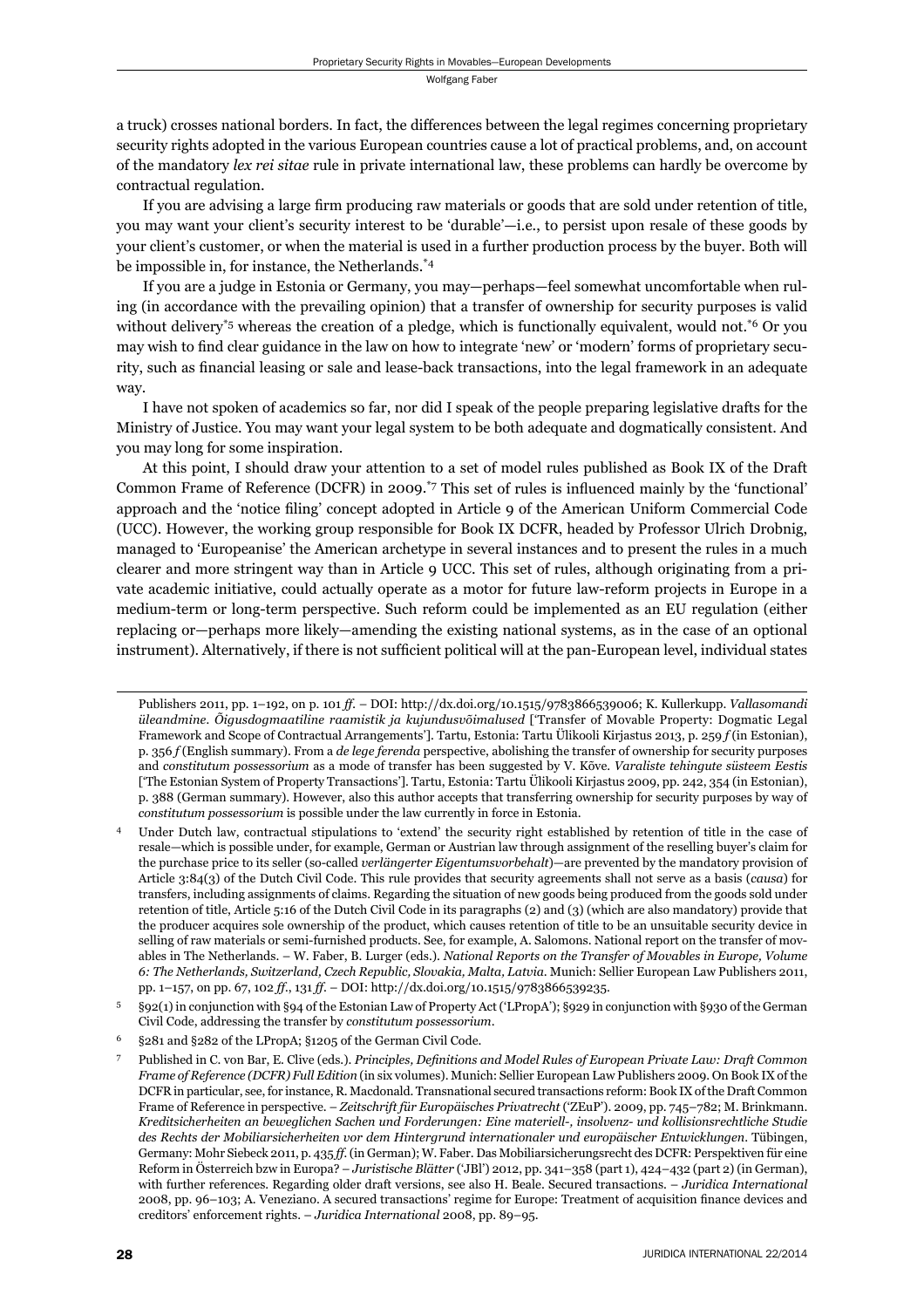could harmonise their laws in accordance with a common model regulation, which would still make it possible to draw up a common registration system for proprietary security rights (facilitating cross-border transfers of goods and cross-border lending).\*8

So far, to my knowledge, only one-or, probably more correctly, already one-European country has followed the DCFR in adopting a notice-filing system; that is Belgium, with an act of law dated 11 July 2013 that amends the Belgian Civil Code.<sup>\*9</sup> To the best of my knowledge, the DCFR had a strong influence on the drafters, although Belgian law did not adopt all choices made in the DCFR<sup>\*10</sup> and there are differences in terms of structure. In Scotland, the Law Commission is currently investigating the issue with a view to reporting on it before the end of 2014.\*11

As to content and scope, Book IX DCFR covers all classic types of proprietary security rights as well as all 'modern' devices providing some means of proprietary security on a contractual basis (financial leasing, hire purchase, etc.).<sup>\*12</sup> It applies to collateral of all types of movable assets, tangible and intangible (goods, receivables, patent rights, etc.), present and future. Also, the rights secured may be present or future. Furthermore, there are no limits as to the persons covered: The security-provider may be a business or a consumer (with some specific provisions applying in the latter case).<sup>\*13</sup> No distinction is made between 'domestic' and 'international' cases.

Book IX DCFR is a complex set of rules, extending to 131 articles spread over seven chapters. Certainly, the articles are anything but easy to read when one encounters the text for the first time. Since space is limited, I will not even try to provide a systematic overview of Book IX. Instead, I will apply a 'spotlight approach', pointing at only a few selected central features. The focus will be not on the draft rules themselves but, rather, on the way they operate.

## 2. A 'functional approach': One type of 'security right' (plus 'retention of ownership devices')

I have mentioned the problem of completely divergent publicity regimes for pledges and transfers of ownership for security purposes, along with the difficulty of adequately integrating 'new' forms of security into a legal framework. This may be supplemented by the fact that different European legal systems recognise different types of security rights. My first 'spotlight' is related to these issues.

The solution adopted by the DCFR is a 'functional approach' as promoted by Article 9 UCC, meaning that Book IX DCFR converts all limited proprietary rights functioning as security and all transfers of 'full' rights for security purposes—such as the transfer of ownership for security purposes (*Sicherungsübereignung*) and the assignment of claims for security purposes (*Sicherungsabtretung*)—into one single type of 'security right' (IX.–1:102 DCFR). This single type of 'security right' is subject to a uniform regime governing, in particular, all aspects of creation, priorities, and enforcement (where the secured creditor will generally have 'only' a right to preferential satisfaction from the collateral; not a right to separate the

<sup>8</sup> For a discussion of various options, see M. Brinkmann (Note 7), p. 468 *ff*. See also W. Faber (Note 7), p. 431 *ff.*; K. Kreuzer. Die Harmonisierung des Rechts der Mobiliarsicherheiten. – J. Basedow *et al*. (eds). *Europäisches Kreditsicherungsrecht. Symposium im Max-Planck-Institut für ausländisches und internationales Privatrecht zu Ehren von Ulrich Drobnig am 12. Dezember 2008*. Tübingen, Germany: Mohr Siebeck 2010, pp. 31–70, on p. 47 *ff.* (in German).

<sup>9</sup> See the instrument entitled 'Loi modifiant le Code Civil en ce qui concerne les sûretés réelles mobilières et abrogeant diverses dispositions en cette matière / Wet tot wijziging van het Burgerlijk Wetboek wat de zakelijke zekerheden op roerende goederen betreft en tot opheffing van diverse bepalingen ter zake', published on 2 August 2013 in *Belgian Law Gazette* no. 2013009377, p. 48463.

<sup>&</sup>lt;sup>10</sup> In particular, Belgian law did not adopt the policy that retention of title and comparable devices should be effective only if registered (see the second paragraph of Section 5, below).

<sup>11</sup> A discussion paper published by the Scottish Law Commission in 2011 concludes that wholesale adoption of the model of Article 9 of the UCC would not be appropriate but suggests that Scots law would benefi t from adopting some of its ideas. The paper proposes that there should be a new type of security right that could cover both corporeal and incorporeal movable property, along with an online register where such rights are to be entered. See Scottish Law Commission's Discussion Paper on Moveable Transactions (Discussion Paper No. 151, of June 2011).

<sup>12</sup> The DCFR's IX.–1:101(2) in conjunction with IX.–1:102 (on security rights) and IX.–1:103 (on retention of ownership devices).

<sup>13</sup> See, for example, IX.–2:107 DCFR (on restricting global securities, security rights in future assets and security rights over future salaries, pension rights, and equivalent income) and certain provisions governing enforcement, such as those in IX.–7:103(2) and IX.–7:107 DCFR.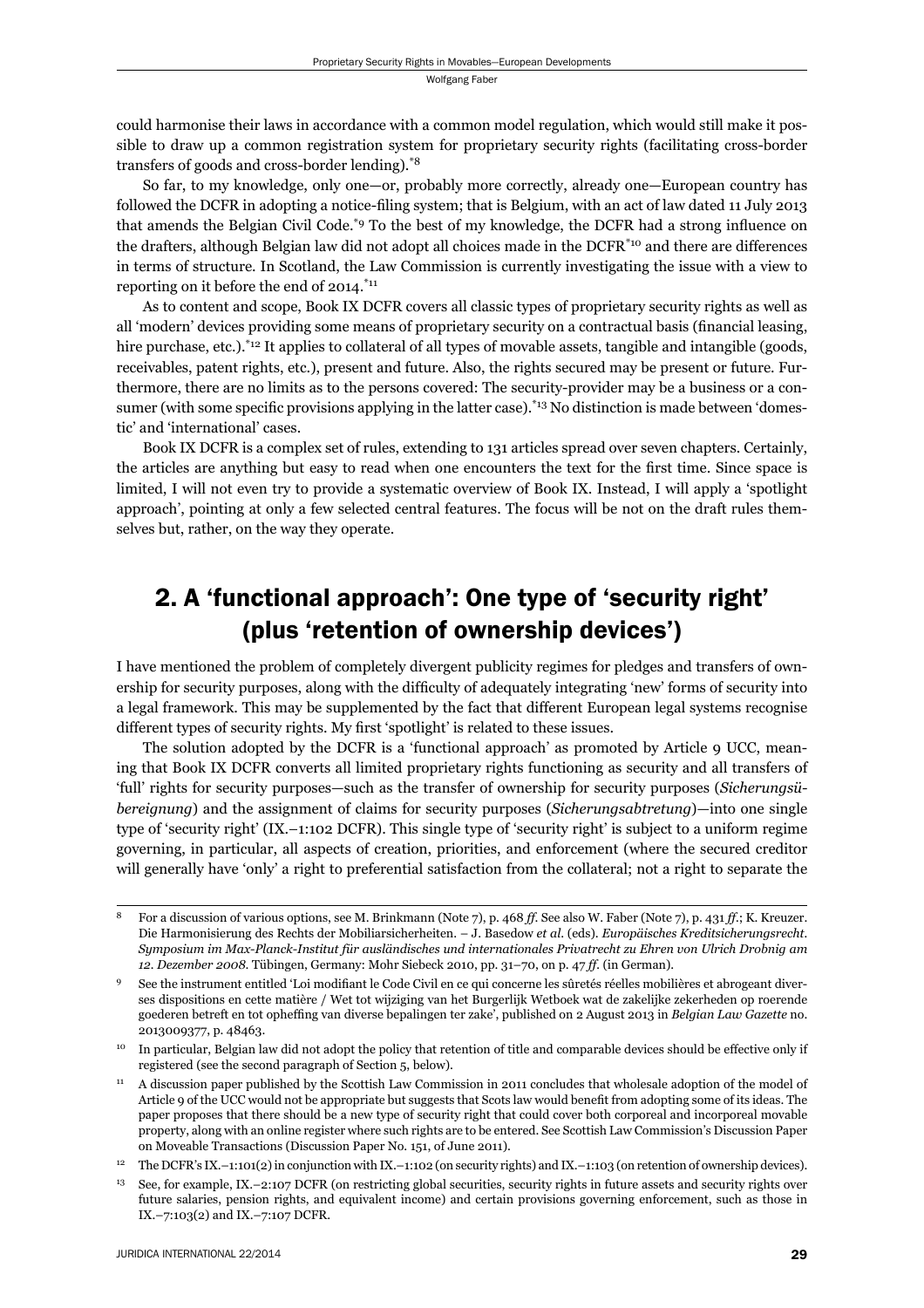goods).\*14 This, evidently, solves the problems of consistency and legal certainty related to 'new' forms of security addressed above, and it facilitates international co-operation with respect to trade, financing, and drawing up of a common registration system (or, at least: compatible national registration systems) for collateral. Apart from that, this 'functional' approach taken by Book IX DCFR has some further practical implications. For instance, 'security assignments' of claims (and security transfers of goods) no longer prevent multiple collateralisation of the same assets: the second creditor intending to create a security right will not be left unsecured on account of the *nemo dat* principle; he will be secured with second priority, and so on. Thereby, the 'security right' approach also aids in mitigating the problem of 'over-collateralisation', or *Übersicherung*—i.e., that the value of the collateral assets far exceeds the secured claims (in Germany, where this problem plays a prominent role, courts found themselves forced to counter-act by adopting, among other approaches, application of the principle that contracts *contra bonos mores* are void\*15 and by acknowledging a personal claim against the secured creditor to release collateral assets that are no longer necessary for covering the secured right<sup>\*16</sup>).

There is one exception to this 'functional approach' in Book IX: So-called retention of ownership devices (including retention of title, hire purchase, financial leasing, and comparable devices)<sup>\*17</sup> are treated as a separate constructive category throughout Book IX. In practical terms, however, the differences are not very striking.\*18 The most important aspect is that the holder of a retention of ownership device is, in fact, entitled to separate (recover) the sold goods from the buyer's estate; i.e., the owner's right is not limited to a right to preferential payment.

## 3. Creation, effectiveness, and priority

My second 'spotlight' addresses some major conceptual characteristics of Book IX DCFR, which, as becomes apparent in the discussion that follows, generate certain practical effects. To see the difference, let us first consider how, traditionally, proprietary security rights come into existence in continental European legal systems. Such legal systems usually define certain requirements that must be met for a security right to be created (e.g., conclusion of a security agreement and/or a 'real agreement', plus delivery or registration), and once these requirements are cumulatively fulfilled, the security right comes into existence and is effective against everyone.\*19 The DCFR parts with this—as one might call it—'all or nothing' principle and draws a clear distinction among three individual elements on the level of property law: creation, effectiveness against (certain) third persons, and priority.\*20 Each of these has its own functions, and a separate chapter in Book IX is devoted to each (chapters 2–4).

<sup>14</sup> This effect, however, is already achieved by insolvency law in at least a number of EU member states today (e.g., §51(1) of the German Insolvency Act or §10(3) of the Austrian Insolvency Act) and, therefore, does not constitute a substantive change. Rather, this can be seen as a step toward dogmatic consistency.

<sup>15</sup> See, for example, from the German Supreme Court, or *Bundesgerichtshof*, BGH 12.3.1998, IX ZR 74/95. – *Neue Juristische Wochenschrift* ('NJW') 1998, p. 2047 (in German).

<sup>16</sup> See BGH 27.11.1997, GSZ 1/97, GSZ 2/97. – *Entscheidungen des Bundesgerichtshofs in Zivilsachen* ('BGHZ') 137, p. 212 (in German), addressing 'subsequent' over-collateralisation resulting from revolving global security rights created by standard terms.

<sup>17</sup> See IX.–1:103 DCFR.

<sup>&</sup>lt;sup>18</sup> IX.–1:104 DCFR declares most parts of Book IX applicable to such devices. As to substance, specific rules are provided only for creation and enforcement (in chapters 2 and 7 of Book IX DCFR).

<sup>19</sup> A certain exception can be found in French law, wherein creation is effected by (written) contract (see Article 2336 of the French Civil Code), but opposability against third parties requires publicity—which can be achieved through dispossession (see Article 2337 of the French Civil Code) or registration (see Article 2338). Compare also the new Belgian regime (addressed in Note 9), distinguishing creation (in Articles 2 and 4) from opposability against third parties, again effected by registration (see Article 15) or dispossession (see Article 39).

<sup>20</sup> See the illustrative analysis by R. Macdonald (Note 7), p. 769. See also Comment B to IX.–2:101, DCFR Full Edition (Note 7), p. 5409 *ff*.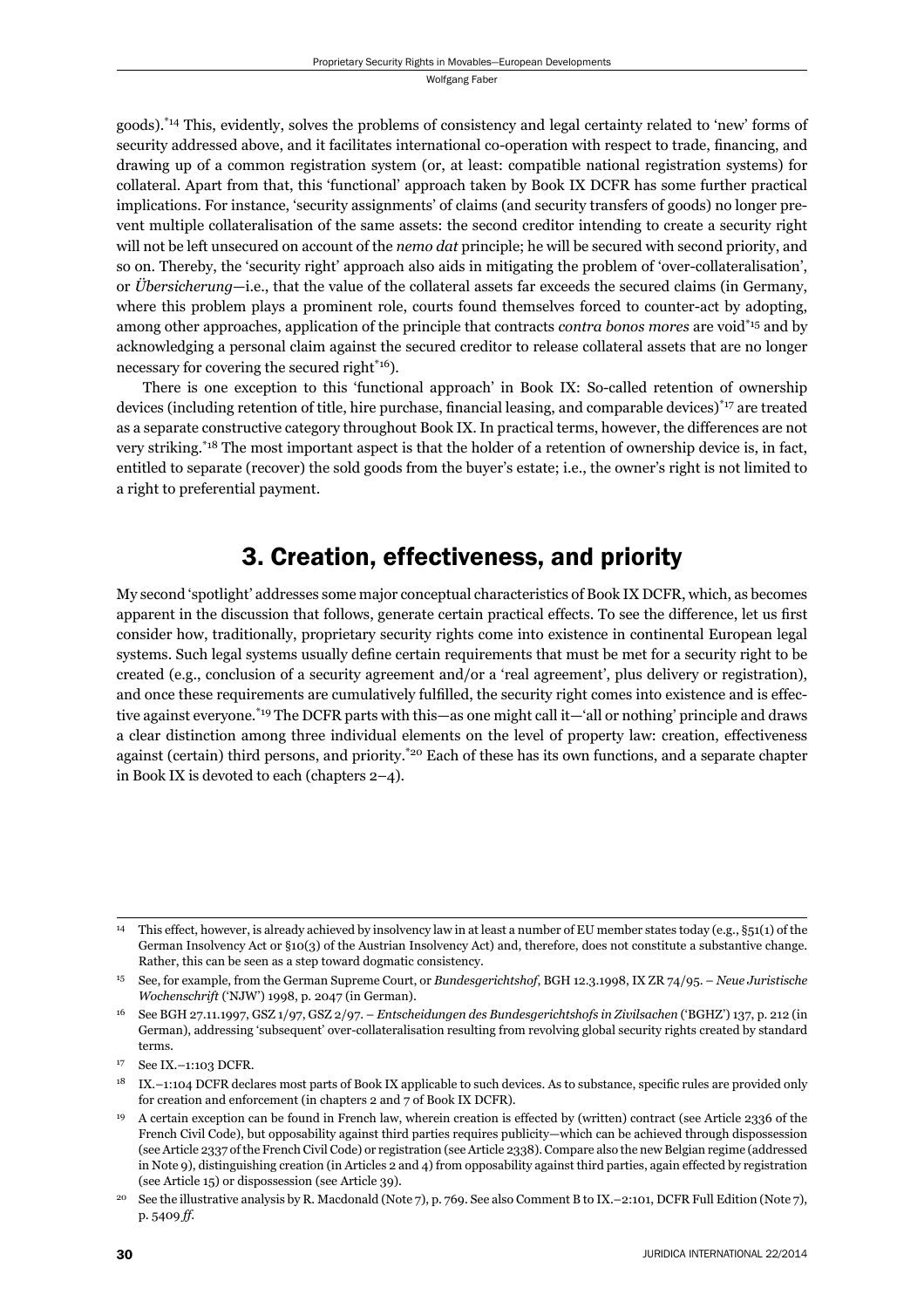#### 3.1. Creation (Chapter 2)

The first of these three elements is 'creation', which means that the security right comes into existence as a (limited) proprietary right. In consequence, the secured creditor is entitled to enforcement and satisfaction from the encumbered asset. Also, some third-party effects set in, however limited. In particular, a subsequent acquirer of the encumbered asset can acquire it free of these encumbrances only under rules on good-faith acquisition.\*21

There are different modes of creating a security right<sup>\*22</sup> or a retention of ownership device,<sup>\*23</sup> which I will not explore in more detail here. The basic modes of creating a security right are 'granting' by the security provider (comparable to creating a pledge)<sup>\*24</sup> and 'retention' by the secured creditor upon transferring of the asset (comparable to the traditional retention of title).<sup>\*25</sup> It is worth noting what creation requires and what it does not require. If we take the creation of a security right by 'granting' as an example, it is required that the parties have concluded a valid 'contract for proprietary security' and a 'real agreement' (*Ver fügungsgeschäft*) and that both the asset (collateral) and the secured right exist. In addition, the asset(s) must be identified by the parties.<sup>\*26</sup> It is, however, not required for the element of 'creation' that possession be transferred or any kind of registration be performed.

### 3.2. Effectiveness against (certain) third parties (Chapter 3)

Such additional prerequisites must, however, be fulfilled by the security right in order for it to become 'effective' against certain important types of third parties. The three categories of third parties for which this is required are:\*27

- a) other holders of proprietary rights, including effective security rights, in the encumbered asset;
- b) a creditor who has started the process of execution against those assets and has already obtained a position providing protection against a subsequent execution; and
- c) the insolvency administrator of the security provider (who, so to say, represents all unsecured creditors)—it is, therefore, necessary to have an 'effective' security right in order to be protected in the matter of the security provider's insolvency.

'Effectiveness' against these third parties can be achieved via three distinct methods. The general method, which is applicable to all types of assets, is registration (in an online, publicly accessible 'European register of proprietary security').<sup>\*28</sup> It is noteworthy that registration does not include any strict identification of the encumbered assets; nor does it presuppose that the security right has already been 'created'. Alternatively, a security right in corporeal movable assets can be made effective by one's holding possession of the encumbered asset,<sup>\*29</sup> and a security right over 'financial assets' and 'financial instruments' can be made effective through exercise of 'control' over the encumbered assets.\*30

<sup>21</sup> Further examples of effects against third parties resulting from mere 'creation' are listed in Comment B to IX.–2:101, DCFR Full Edition (Note 7), p. 5409 *ff*.

<sup>&</sup>lt;sup>22</sup> See IX.–2:101 *ff*. DCFR. Special rules in IX.–2:301 *ff*. DCFR deal with the creation of security rights in specific types of assets.

<sup>23</sup> See IX.–2:201 DCFR.

<sup>&</sup>lt;sup>24</sup> See IX.–2:105 *ff.* DCFR, including specific good-faith acquisition rules in IX.–2:108 and IX.–2:109 DCFR.

<sup>25</sup> See IX.–2:113 DCFR.

<sup>&</sup>lt;sup>26</sup> See IX.–2:102 and IX.–105 DCFR. In addition, these rules provide that the asset must be transferable and that the security provider must have the right (as owner) or authority to grant a security right in the asset.

<sup>27</sup> See IX.–3:101(1) DCFR.

<sup>28</sup> See IX.–3:102(1) in conjunction with the registration rules in IX.–3:301 *ff.* DCFR.

<sup>29</sup> See IX.–3:102(2)(a) in conjunction with IX.–3:201 *ff.* DCFR.

See IX.–3:102(2)(b) and IX.–3:204 DCFR. For example, 'control' is exercised if a financial asset entered in book accounts held by a financial institution may only be disposed of with the secured creditor's consent; cf. IX.–3:204(2)(a) DCFR. This resembles the concept of 'control' applied under Directive 2002/47/EC on financial collateral arrangements. See OJ L 168/43, 27.6.2002.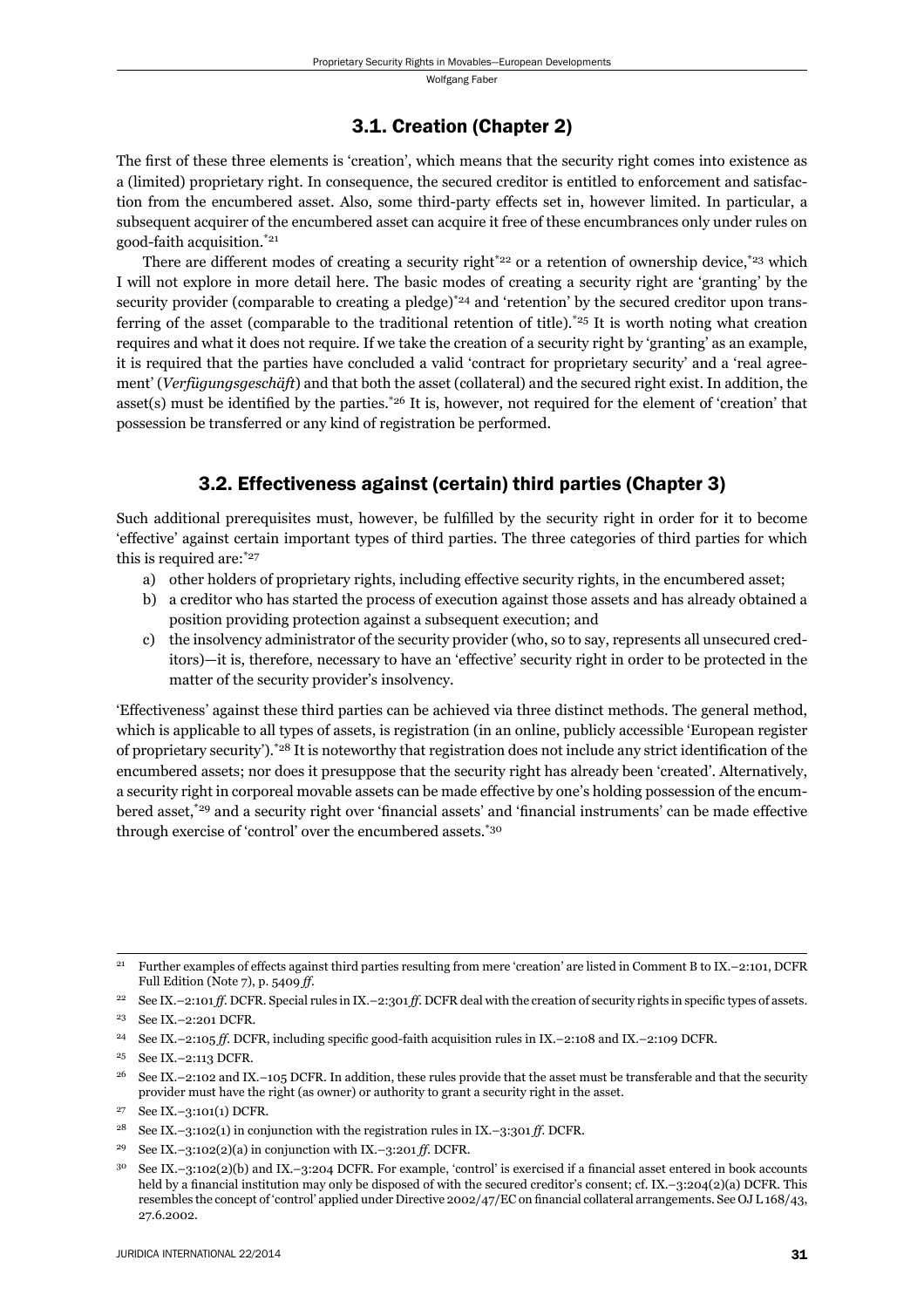#### 3.3. Priority (Chapter 4)

Chapter 4, finally, regulates the regime of priorities between different rights *in rem* in one and the same asset. According to the basic rule,\*31 priority is determined in accordance with the order of the relevant times (*prior tempore potior iure*). With regard to the relation between competing security rights—which is of the primary interest here—the relevant time is the time of registration, or the point in time when the security right otherwise becomes effective (whichever is earlier).<sup>\*32</sup>

The basic *prior tempore* principle is, however, subject to one important exception: IX.–4:102 DCFR provides 'superpriority', which means that certain rights are granted priority over certain other rights even if effectiveness was achieved later. The most important example is that (effective) 'acquisition finance devices' (i.e., retention of title and functionally equivalent devices) take priority over any security right (or other limited proprietary right) 'created by the security provider'. Accordingly, for instance, where a buyer under retention of title has previously 'pledged' all future inventory, the acquisition finance device will take priority over earlier security right in inventory.\*33

### 3.4. Practical effects of splitting up creation, effectiveness, and priority

Apart from providing a technical framework for implementing the policy choice of granting privilege to acquisition financing, the splitting up of creation, effectiveness, and priority into three independent categories produces a number of remarkable practical effects. For example, it is possible to perform a registration even before a security right is 'created' in the sense of Chapter 2 and even before the contract for proprietary security is concluded.<sup>\*34</sup> Via such 'advance filing', effectiveness as well as priority can be 'reserved' for a creditor at a fairly early stage. Accordingly—and this will certainly be interesting for banks—a 'secured' rank can be guaranteed to the future lender already at the time of negotiation of the credit, and an attractive rank can be reserved for possible future extensions of credit. Secondly, collateralisation of 'global units', such as 'all goods held as inventory', is facilitated. In contrast to other registration systems, here precise 'identification' of the encumbered assets does not have to be achieved in the register—i.e., it need not exist for effectiveness and priority, only for creation. Accordingly, mistakes related to identification can be corrected later also, while the effectiveness and priority resulting from a registration already carried out can be maintained.\*35 Thirdly, also securing future debts, even 'all debts' resulting from a business relation, is facilitated by allowing of filing before creation (which alone requires that the secured right already exist).

<sup>31</sup> See IX.–4:101 DCFR.

<sup>32</sup> See IX.–4:101(2)(a) DCFR.

<sup>33</sup> See IX.–4:102(1) DCFR. This functionally converges with the solutions adopted by courts in a number of legal systems, including Germany (with the so-called *Vertragsbruchtheorie*, assuming that a global assignment of future claims is void if it is intended to cover claims that the assignor is bound to assign to its suppliers who deliver goods under an 'extended reservation of title clause') and France (real subrogation). See BGH 30.4.1959, VII ZR 19/58. – BGHZ 30, 149 (in German); French Supreme Court, Commercial Chamber (or 'Cour de cassation, chambre commerciale') 20.6.1989, No. 88-11.720. – *Bulletin des arrêts de la Cour de cassation – Chambres civiles* (Bull. civ.) 1989 IV, No. 197, p. 131 (in French); see also V. Sagaert. Cour de cassation française, 26 Avril 2000 – priority conflict between the seller under title retention and the assignee of the resale claim. – *European Review of Private Law* 2002, pp. 823–835, with further comparative observations.

<sup>34</sup> Clarified by IX. $-3:305(2)$  DCFR.

<sup>35</sup> For instance, according to  $\S5$  in conjunction with  $\S29$  of an Austrian draft proposal (see Note 39, below), identification of the collateral assets would have to be carried out in the register, and in case of doubt as to which assets are attached by the security right, the narrower coverage would be presumed  $(\S_5(3))$ . The draft was criticised for forcing the creditor to put considerable efforts into a concise description identifying the collateral and for causing the register to be overloaded with data. See M. Brinkmann (Note 7), p. 464; M. Gruber. Das Register für Mobiliarsicherheiten. Überlegungen zu Funktion und Organisation. – *Österreichische Juristen-Zeitung* ('ÖJZ') 2007, pp. 437–443, on p. 441 *ff.* (in German).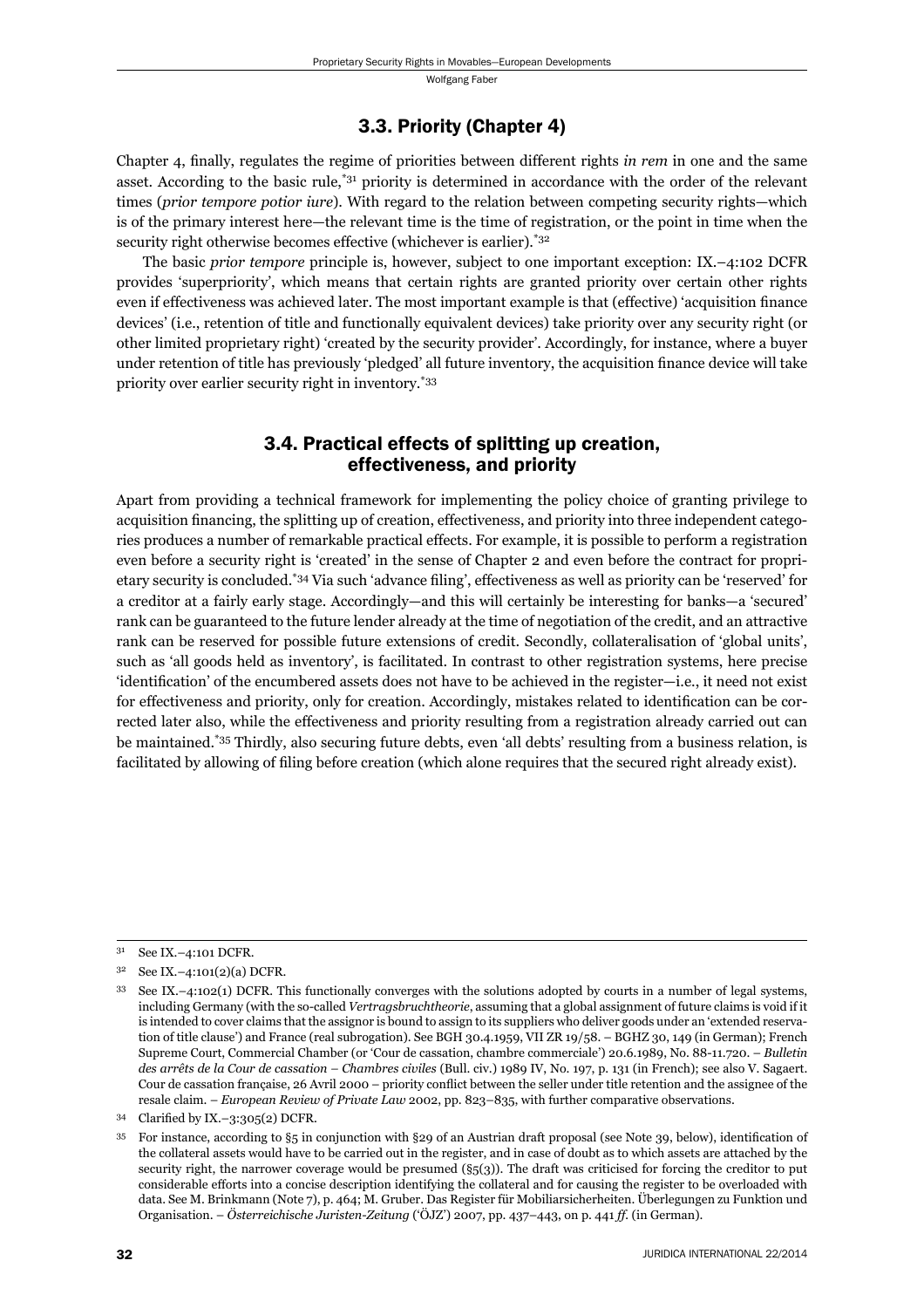## 4. Notice-filing

My third 'spotlight' is on the functioning of the electronic register. In this respect, the DCFR applies a 'notice filing' system, following the example of Article 9 of the UCC. I confine myself to three characteristic features, which have the effects detailed below.\*36

Firstly, entries in the register have no 'constitutive effect' on the creation (or termination) of security rights. As we have seen, 'creation' in the sense applied in Chapter 2 does not require registration or other acts promoting publicity.

Secondly, the information obtainable from the register does not have to be particularly precise and detailed. The information may be limited to notice that a security right (or retention of ownership device) might be in existence. Described more precisely, the minimum information accessible from the register consists of:\*37

- a) the name and contact details of the security provider (which information is characteristic of any personal folio system);
- b) the name and contact details of the secured creditor;
- c) the date of registration (which is particularly important for determination of priority relations); and
- d) a 'minimum declaration' as to the encumbered asset and an indication as to the categories of assets (defined in a list) to which the encumbered assets belong. $*38$

No details on the secured claim(s) must be provided, nor must the collateral be 'identified', in the sense of the common property-law principle of specificity, in the register. This may be regarded as reasonable in order to prevent security providers from becoming 'debtors of glass' (fully transparent debtors), as it has been put in the discussion on a law-reform project launched in Austria a couple of years ago,<sup>\*39</sup> which ultimately failed for lack of support by banks and other businesses. These circles were not attracted by the idea that even persons without any business relationship with the security provider (e.g., competitors) should be provided with detailed information about the security provider's amount of debt and conditions of credit,\*40 and that they might obtain a relatively detailed overview of the debtor's means of production (such as machines and licences), ultimately allowing conclusions as to the debtor's methods of production, quantitative capacities, and technical expertise.

In addition, where a potential creditor or business partner initially only intends to get a rough overview of the security provider's financial situation, it may well be that information in brief form by reference to certain categories of assets can serve this function better than very detailed information that includes full identification. In particular, this may be the case where the person searching the register does not understand the language in which the entry is made (whereas the DCFR-specified categories could be displayed in any of several languages)—which one can presume would be a standard problem with a pan-European register.\*41

<sup>36</sup> On the following, see Comment C to IX.–3:301, DCFR Full Edition (Note 7), p. 5497. For a general introduction to characteristics of a notice-filing system (in addition to the literature quoted in Note 7), see, for example, E.-M. Kieninger. Gestalt und Funktion einer "Registrierung" von Mobiliarsicherungsrechten. – *Rheinische Notar-Zeitschrift* ('RNotZ') 2013, pp. 216–225 (in German); H. Sigman. Perfection and priority of security rights. – H. Eidenmüller, E.-M. Kieninger (eds). *The Future of Secured Credit in Europe*. Berlin: De Gruyer 2008, pp. 143–165, 151 *ff*. – DOI: http://dx.doi.org/10.1515/9783110970678.143.

<sup>37</sup> See IX.–3:308(a)–(d) DCFR.

 $3^8$  See IX.–3:306(1)(b) and (c) DCFR. The provision on the 'minimum declaration as to the encumbered assets' in IX.–3:306(1) (b) DCFR is supplemented by IX.–3:306(2) DCFR, according to which 'a declaration that the creditor is to take security over the security provider's assets or is to retain ownership as security is sufficient'. What this means exactly does not become sufficiently clear from the comments to that provision; cf. DCFR Full Edition (Note 7), p. 5505. The wording of paragraph 2 does not help much; it even creates somewhat of an impression that subparagraph (b) in IX.–3:306(1) would address a specification not as to the encumbered asset (however limited that specification might be) but of the type of security interest (security right or retention of ownership device). From the comments (*ibid*.), however, it appears clear that the provision really deals with a description of the assets involved.

<sup>39</sup> Published in Martin Schauer (ed.). *Ein Register für Mobiliarsicherheiten im österreichischen Recht*. Vienna: Manz 2007 (in German), p. 33 *ff.* (recommendations) and p. 43 *ff.* (draft articles plus comments). This draft was not an 'official' (stateoriginated) legislative proposal; it was developed by a 'private' research group composed of academics and notaries.

<sup>&</sup>lt;sup>40</sup> In the case of a pledge—see §29(3) in conjunction with  $\S7(2)$  of the Austrian draft (Note 39)—it is required that both the amount of the secured claim and the interest rate be registered.

<sup>41</sup> Further problems associated with language and the registration system proposed in Book IX of the DCFR (such as nondiscrimination with respect to language) are discussed by Jacobien Rutgers. Registered European security instrument in a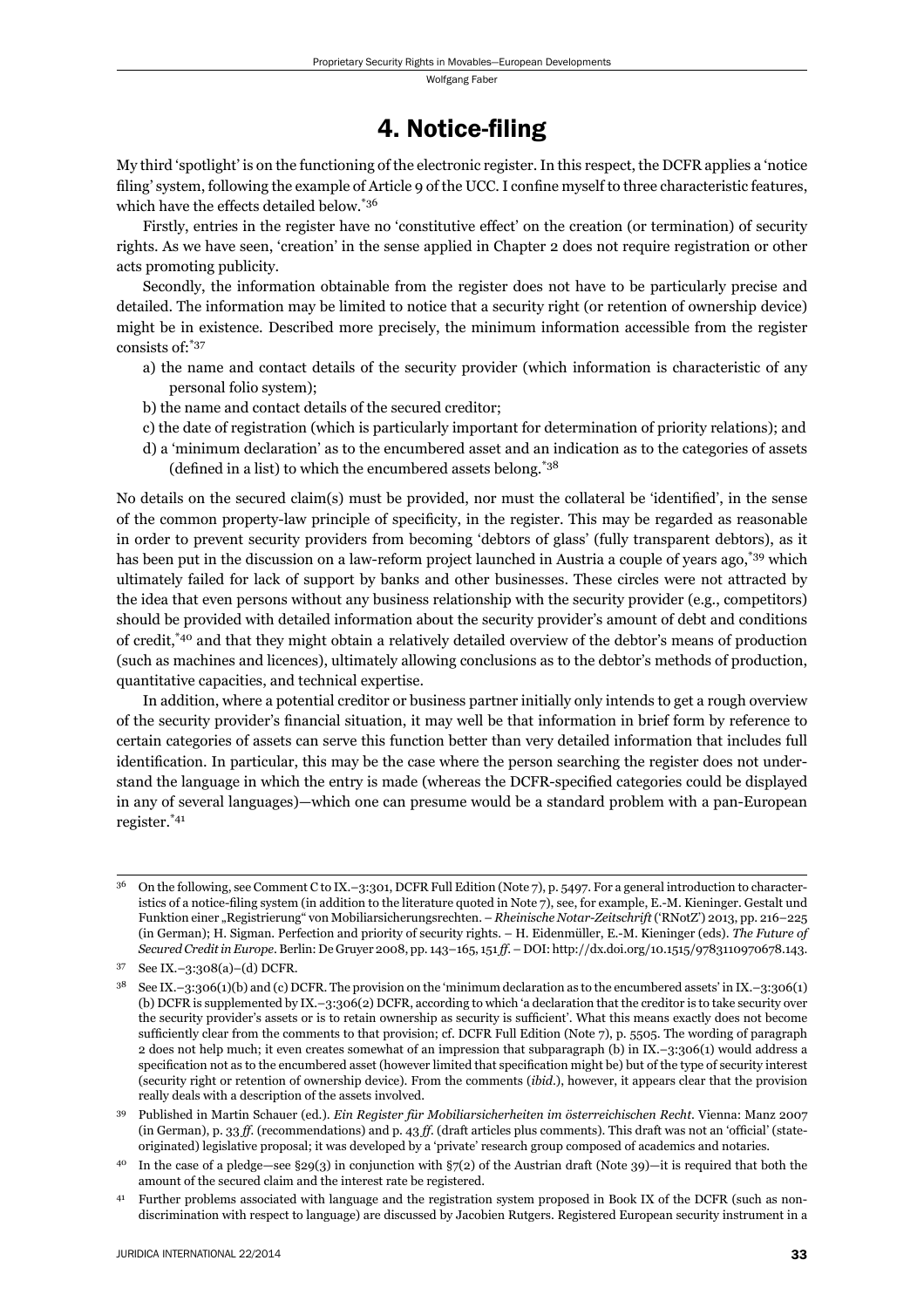Thirdly, any precise information, such as whether a proprietary security right has, in fact, been created, has not ceased to exist, and which assets exactly are used as collateral can be ascertained only by means of further enquiries. The source of information for such further enquiries is the secured creditor, whose name and address are visible in the register. There is—at least—a two-part logic underlying this approach:

- The secured creditor is the most reliable source for such information. The alternative source, the security provider, would be subject to significant conflict of interests: He would profit from offering the prospective creditor far-reaching collateralisation, and this could create a risk that the actual situation of encumbrances is not reported correctly. In order to be truly sure, prospective creditors would, therefore, contact the original secured creditor anyway. This, by the way, is consistent with a practice commonly applied in the German banking context, wherein future creditors must obtain an overview of non-publicised security transfers.\*42
- The notice-filing system further builds upon this superior reliability of the creditor and imposes on the creditor a duty to give such additional information.\*43 However, said duty arises only if the request for additional information is made with the security provider's approval. This involves the second prong of the logic underlying the DCFR model: Whereas minimal information, which is not necessarily reliable, should be readily available to the general public, it should be up to the security provider to decide to whom detailed and valid information is to be disclosed. The security provider will approve a request if he has a vital interest in obtaining credit from this third person or entering into a business relationship with that person. If, on the other hand, approval is not given, a prospective business partner should be left suspicious.

In this way, Book IX provides a kind of midpoint in its solution regarding publicity. The extent to which the security provider becomes a 'debtor of glass' is reduced in comparison to registration regimes providing full publicity (such as that under the Austrian draft proposal of 2006/2007).\*44 On the other hand, the DCFR system certainly provides more publicity than does the Dutch 'undisclosed pledge'\*45 or the current Austrian solution addressing security assignments of claims\*46 (in the latter, the information provided by bookkeeping entries is accessible only to those to whom the bookkeeping is disclosed, from which it follows that third parties are fully dependent on the security provider's approval of giving information). And, evidently, Book IX provides more publicity than the German and Estonian transfer of ownership for security purposes, which lacks any publicity if made by way of *constitutum possessorium*.

Fourthly and finally, further characteristics of the registration system\*47 include that entries in the register are made directly by the secured creditor<sup>\*48</sup> and require the prior consent of the security provider. Such declarations of consent too are made directly in the register.\*49 The register is to operate as a personal folio system; i.e., entries are filed against identified security providers.<sup>\*50</sup> The register operates electronically

multilingual European Union. – S. van Erp *et al*. (eds.). *The Future of European Property Law*. Munich: Sellier European Law Publishers 2012, pp. 153–163. – DOI: http://dx.doi.org/10.1515/9783866539310.153.

<sup>42</sup> See H.-J. Lwowski. Ökonomische und rechtliche Anforderungen an ein optimal funktionierendes Mobiliarkreditsicherungsrecht aus der Sicht der Praxis. – J. Basedow *et al*. (eds.) (Note 8), pp. 173–181, on p. 178 *ff.* (in German).

<sup>43</sup> See IX.–3:319 DCFR. The information duty is sanctioned by liability rules and specifi c good-faith acquisition provisions; see IX.–3:322 and IX.–3:323 DCFR.

<sup>44</sup> See Note 39, above.

<sup>45</sup> The Netherlands have adopted a (constitutive) registration system not intended to serve publicity interests: Under Article 3:227 of the Dutch Civil Code, an 'undisclosed pledge' can be created by an entry in a register (not searchable by the public) maintained by the competent tax authority, which apparently has the purpose merely of avoiding the possibility of backdating security agreements. Alternatively, an undisclosed pledge can be created via establishment of an 'authentic deed' (in practical terms, a notarial deed). See, for instance, M. Veder. Netherlands. – H. Sigman, E.-M. Kieninger (eds). *Cross-Border Security over Tangibles*. Munich: Sellier European Law Publishers 2007, pp. 193–220, on p. 195 *ff*. – DOI: http://dx.doi. org/10.1515/9783866537057

 $46$  In Austria, the publicity requirement laid down for pledges (in  $\S452$  of the Austrian Civil Code) is applied by analogy to security assignments of claims. The law is considered to require either notice to the debtor (given by either the security provider or the secured creditor) or an entry in the bookkeeping program of the security provider that points at the creation of the security right. For a detailed account, see, for example, H. Wiesinger. *Kreditsicherung durch Forderungsabtretung*. Vienna: Manz 2010 (in German).

<sup>47</sup> On the following, see Comment C to IX.–3:301, DCFR Full Edition (Note 7), p. 5497 *ff*.

See IX.-3:305(1) DCFR.

<sup>49</sup> See IX.–3:306(1)(d) and IX.–3:309 DCFR.

<sup>50</sup> See IX.–3:302(1) DCFR.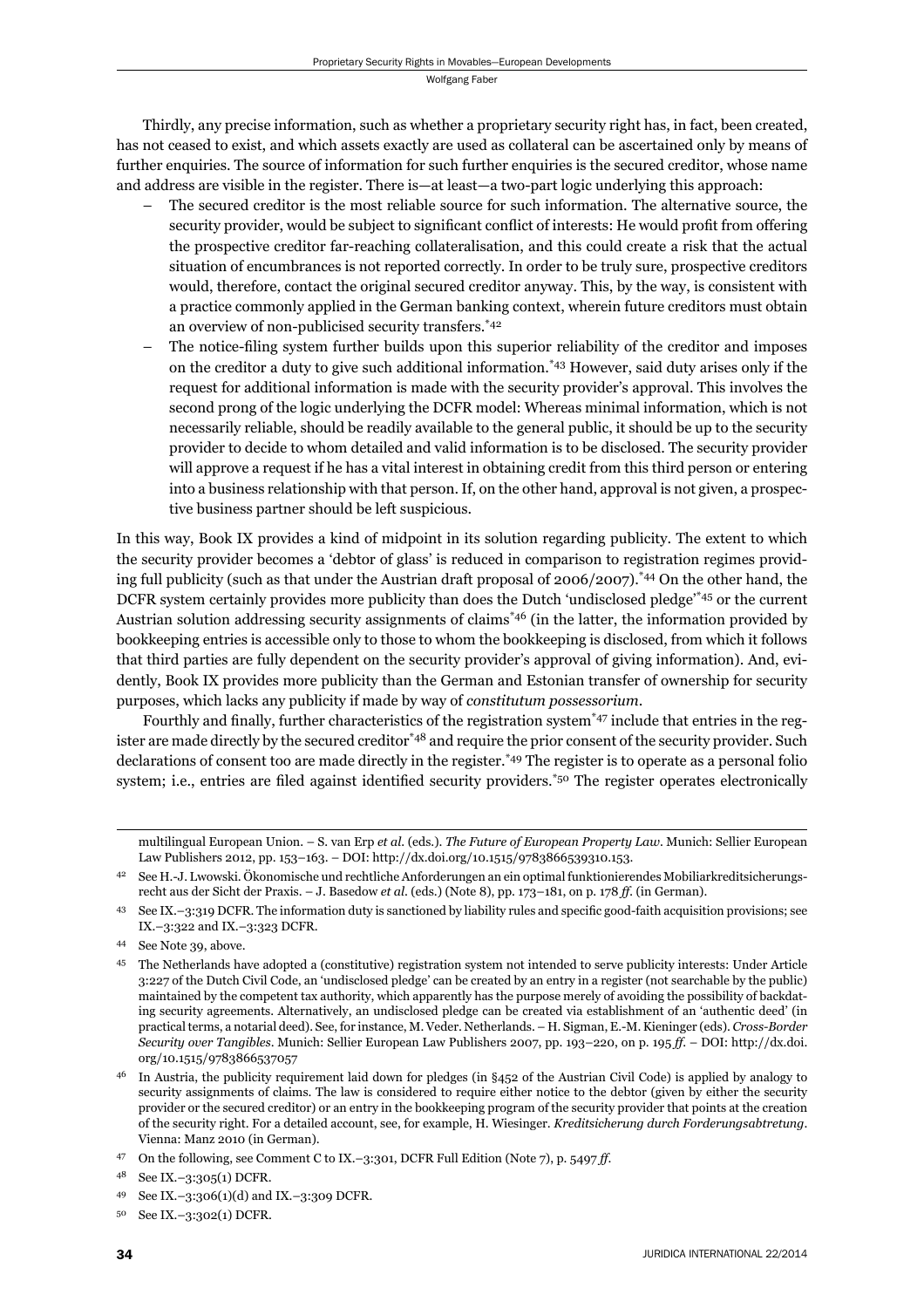and is directly accessible to its users in online form;<sup>\*51</sup> that is, the filing and searching are executed online. Access to the register for search purposes is open to anyone (subject to the payment of—rather low—fees).<sup>\*52</sup> The register can be searched either for entries filed against an individual security provider or for entries pertaining to specifically defined assets,  $53$  provided that information sufficiently detailed for identifying individual assets was provided upon registration (e.g., the serial number of a machine). Entries are made directly by the parties, without involvement of a public registrar who might have to check the particulars of the security right and the content, let alone the validity of the registered facts. This should facilitate rapid or even immediate processing of filings, so that achievement of third-party effectiveness for security rights is not delayed or impeded.

## 5. Further features

Another aspect that should be spotlighted briefly is costs. The examples of countries operating notice-filing systems indicate that the registration system can be run, and be used, at considerably low cost.<sup>\*54</sup>

The final areas I want to touch on, at least briefly, are retention of title and functionally equivalent devices (so-called acquisition finance devices).\*55 We have already mentioned one important aspect – namely, that acquisition finance devices are granted 'superpriority'.<sup>\*56</sup> Such superpriority can be contractually extended to proceeds from the collateral goods in the case of resale.<sup>\*57</sup> Further aspects include, first and perhaps most notably, Book IX DCFR requiring acquisition finance devices to be registered in order for 'effectiveness' to be gained against third persons in the sense of Chapter 3.\*58 This is a departure from the approach in many European countries and proves to be a major point of criticism\*59; however, the problem is mitigated by a grace period of 35 days from delivery<sup>\*60</sup> and by the fact that a single act of registration can, in effect, cover all future deliveries within a long-term business relationship.<sup>\*61</sup>

Secondly, it is noteworthy that Book IX accepts both the concept of a) 'retention of ownership' in a strict sense—i.e., retention of the full right of ownership, which is enforced by the seller (secured creditor) through termination of the contract and recovery of the goods—and that of b) retention of a mere security right, in which case the seller does not terminate the contract but enforces its secured claim and also does not recover possession of the goods but has a right to preferential payment from the collateral. Thirdly, I want to point out an innovative solution for situations wherein goods sold under retention of ownership (or a similar device) are used by the buyer to produce 'new goods' (called 'production' in the DCFR). Provided that the parties have concluded an agreement to this effect, the 'producer' (the buyer) acquires sole ownership of the products but the supplier of material is entitled against the producer to

<sup>51</sup> See IX.–3:302(2) DCFR.

<sup>52</sup> See IX.–3:317 DCFR.

<sup>53</sup> See IX.–3:318 DCFR.

<sup>&</sup>lt;sup>54</sup> For example, as of January 2014, the fee for registering a security right (filing a 'financial statement') is 20.00 USD (if the registering is done electronically) and the fee for a search request is \$25.00, in New York (the corresponding fees in Ohio are \$12.00 and \$20.00, respectively, and those in Pennsylvania are \$84.00 and \$12.00).

 $55$  The concept of 'acquisition finance devices' is defined in IX.–1:201(3).

<sup>56</sup> See Section 3.3.

<sup>57</sup> Proceeds from a resale by the buyer under retention of ownership (or a similar device) are covered by IX.–2:306(3) DCFR (as 'other proceeds'). In cases of these, extension of the security right requires agreement by the parties. Effectiveness is achieved by registration of the extension to proceeds. If registration is performed, proceeds from an acquisition finance device are also granted the superpriority of the original security interest. By means of this superpriority, the seller under retention of title trumps creditors of the buyer to whom the latter has previously granted a global security right in all future claims. See also Section 3.3 in the context of Note 33, above.

See the general rule in  $IX. -3:107(1)$  DCFR.

<sup>59</sup> E. Dirix. Security rights in the DCFR from a Belgian perspective. – V. Sagaert *et al*. (eds). *The Draft Common Frame of Reference: national and comparative perspectives*. Cambridge, UK; Antwerp, Belgium; Portland, Oregon: Intersentia 2012, pp. 313–320, on p. 319. The Belgian legislator followed Dirix and in its recent reform did not adopt a registration requirement for retention of title devices (see Note 9).

<sup>&</sup>lt;sup>60</sup> According to IX.–3:107(2) DCFR, if registration is effected within 35 days after delivery of the asset supplied, the acquisition finance device is effective from the date of creation.

<sup>61</sup> See W. Faber (Note 7), p. 425 *f*.